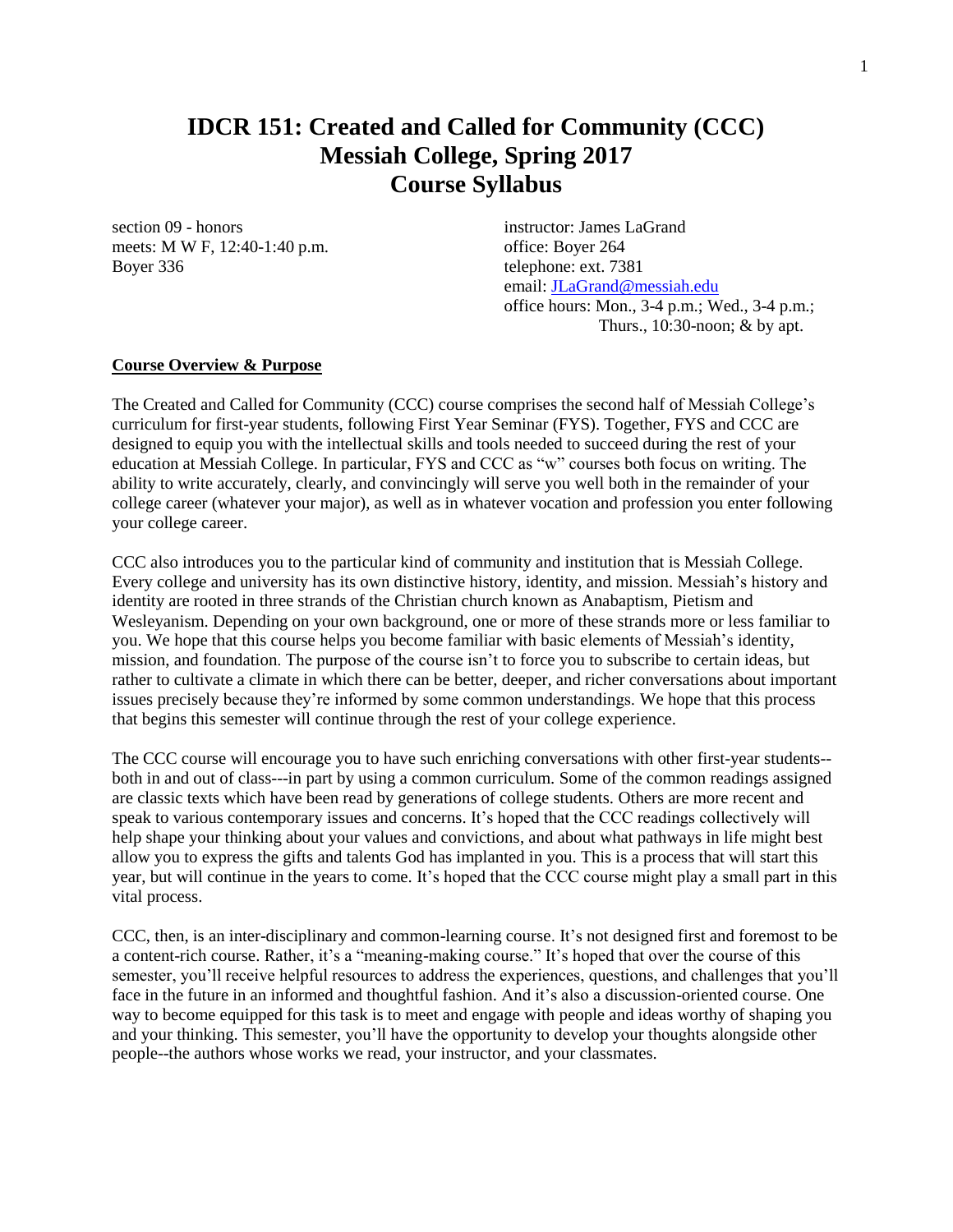#### **Course Objectives**

All sections of CCC share common objectives. As a result of completing the course, students will demonstrate the ability to:

- 1. explain the mission, confession of faith, and foundational values of Messiah College;
- 2. describe the biblical and theological implications of the Old Testament emphasis on being created in the image of God and the New Testament emphasis on becoming a new creation;
- 3. articulate defining characteristics of different kinds of communities, including those that are faithbased, academic, national, international, ethnic, interethnic, and professional;
- 4. develop a working definition of Christian vocation as it relates to reconciliation, service, and leadership;
- 5. write essays critically, using effective prose for particular audiences.

#### **The 3 C's of CCC**

**Creation:** The first words of Scripture in some translations say that "in the beginning God created..." And so it seems fitting that you'll begin exploring the theme of creation and creativity by studying the account of God's creation in Genesis 1 and 2. You'll examine both the natural and human creation, including the moral and ethical implications that flow from the understanding that every person is made in God's image (or, in Latin, the *imago Dei*) and so possesses dignity and status. You'll also consider how to be faithful stewards of creation and ways in which you can express the creative impulse God has implanted in you.

**Community:** All human beings throughout history, each of them made in God's image, have lived within various types of groups or communities: families, groups of friends, churches, college campuses, neighborhoods, nations, and the worldwide or global community. The process of community-building brings with it both great rewards as well as challenges. Communities are inescapable, yet they place demands on us. In exploring this theme, you'll examine the factors that strengthen and weaken community, and the challenges of community-building in a variety of settings. Along the way, you'll consider both inspiring exemplars of community-building, as well as times and places where communities have fallen short and succumbed to the practices of segregation or racism or isolation or violence.

**Calling or Vocation:** Christian vocation requires us to consider not only what we do but also who we are. We're called to personal transformation by practicing spiritual disciplines and called to social transformation by addressing injustice in the world. Exploring this theme in CCC, you'll view some of the ways in which various people have served, look at where and how they've found their place in the world, look at vocation in various settings, continue the process of discerning your own vocation and place in the world, and look at some of the characteristics of Christian vocation—especially service, work, leadership, and reconciliation.

#### **Required Text**

Messiah College, ed. The CCC Core Reader, 4<sup>th</sup> ed.

#### **Course Requirements**

#### **Personal analytical response paper: essay responding to one source (500-750 words)**

Write a paper responding to one of the readings on education (by Stanley Hauerwas, John Henry Newman, or Ernest Boyer). Choose one point / claim / argument in the reading and respond to it. You may choose your approach from among these options: agree or disagree, define by qualifying or amplifying a point, or compare or contrast two or three of the readings on some claim made.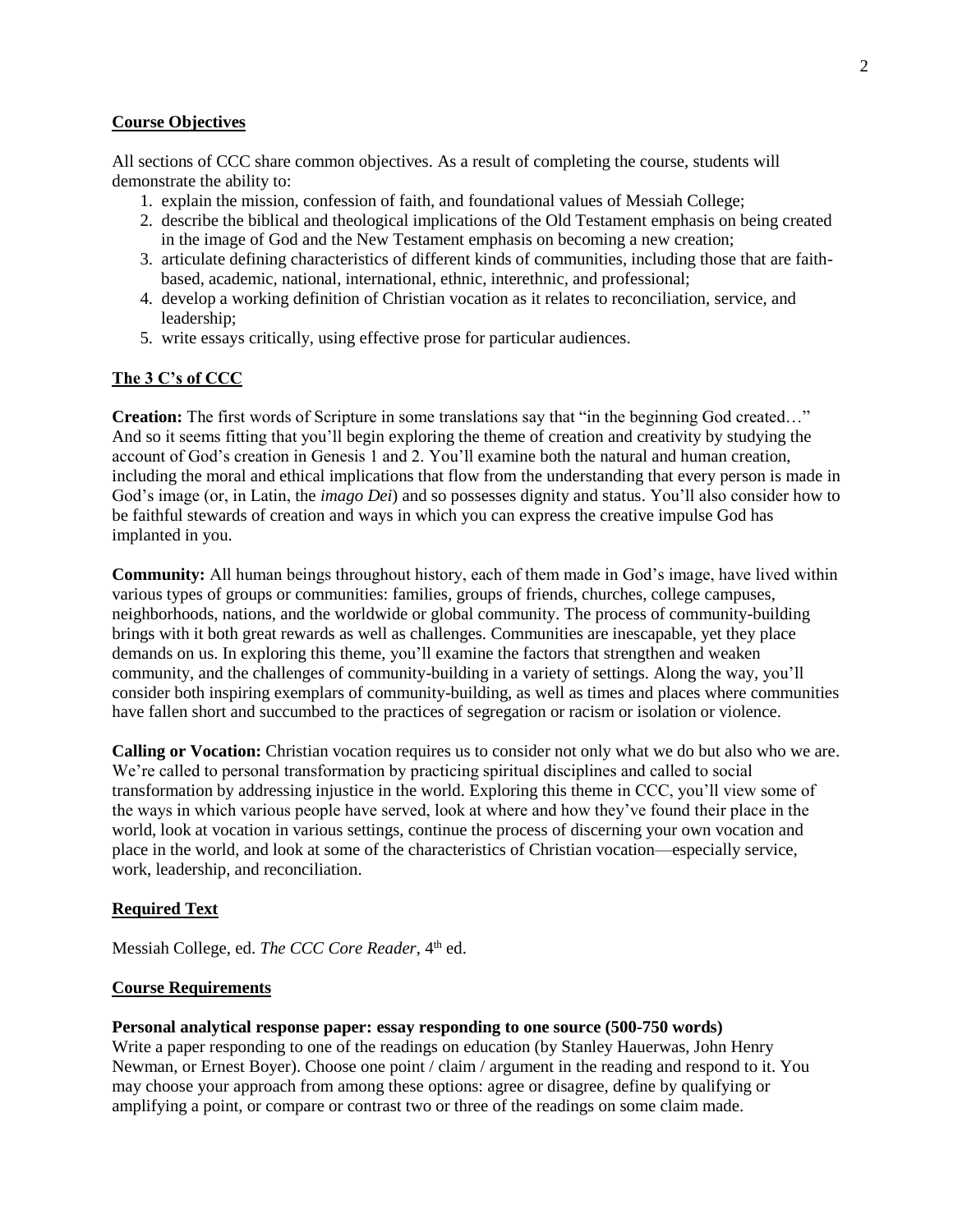#### **Community paper: academic essay with three sources (1250-1750 words)**

Choose one of the readings in the *CCC Core Reader* that touches on community. (The reading you choose could also involve creation because creation is impacted by and interdependent with community). You might choose a reading you really liked and which you want to pursue further. Or you might choose a reading you didn't like and argue against it. Or you might choose a reading you liked, but you want to qualify what it says. Whatever your own orientation to the course reading you choose, find two relevant scholarly/academic sources (books in Murray Library, e-books from a library database, articles from a library periodical database, etc.) to create a total of three sources for your paper. From these sources, argue something in particular about a particular community. Find a thesis in the process—say something particular. You may use the categories of invention that you learned in the response paper.

You're required to have the first draft of your community paper evaluated and critiqued using the process approved by your instructor, and to respond to these critiques in ways that enhance and strengthen your paper before turning in the final draft.

#### **Vocation paper: academic essay with three sources (1250-1750 words)**

Your work on this paper will consist of four separate but related pieces that you'll combine to create a unified, coherent academic essay that will make an argument about vocation.

Start by describing a problem somewhere in the world that needs to be addressed. Do a good job demonstrating what is wrong in this particular area. Prove to your reader that this is a genuine problem, and find appropriate evidence to help you do so. Keep in mind that if the problem you choose initially is too large or general, you'll need to pare down your topic in some way.

Find an organization that is addressing this problem and describe what it does and how it does it, using its website and any other information on the organization itself.

Find two relevant scholarly/academic sources that talk about the problem your organization is addressing. Use these sources to help you find out the range of approaches to your problem, the reasons for this range, and how the work of your organization work fits in.

Examine the website of the organization you choose. Do a rhetorical analysis of its visual and verbal rhetoric. How does it persuade you or fail to persuade you that what it is doing is proper, effective, and commendable? What kind of language does it use? Has it been well edited? What do its images suggest? Would you recommend any changes to the organization's website or the organization itself that you think would make it stronger and more effective? Consider whether you might in the future consider supporting or joining this organization. If your organization is a charity, evaluate how it uses resources. Use the information found at either Charity Navigator [\[http://www.charitynavigator.org/\]](http://www.charitynavigator.org/) or Evangelical Council for Financial Accountability [\[http://www.ecfa.org/\]](http://www.ecfa.org/). Also, if your organization is a charity, find out what percentage of your organization's funds is used for programming, for fund-raising, and for other administrative expenses.

You're required to have the first draft of your vocation paper evaluated and critiqued using the process approved by your instructor, and to respond to these critiques in ways that enhance and strengthen your paper before turning in the final draft.

#### **Writing practices in this class:**

1) This class will use Writer's Help 2.0, Hacker Version, which is available to you on Canvas.

- 2) This class will use the Chicago notes & bibliography citation style.
- 3) This class will use the Turnitin software program toward the goal enhancing the student writing process and ensuring academic integrity throughout the process. In order to receive a grade for this course, students will need to successfully complete the Academic Integrity Module (video, policy and quiz) and receive a 12/12 on the quiz. TurnItIn is a software tool which identifies whether a writer properly employs and documents sources. TurnItIn compares students' submissions with online resources and available papers, providing a report to faculty for their information when providing feedback to students and grading the papers, all toward the end of improved student writing. All CCC students are required to submit their drafted assignments via Canvas, for review via TurnItIn. Your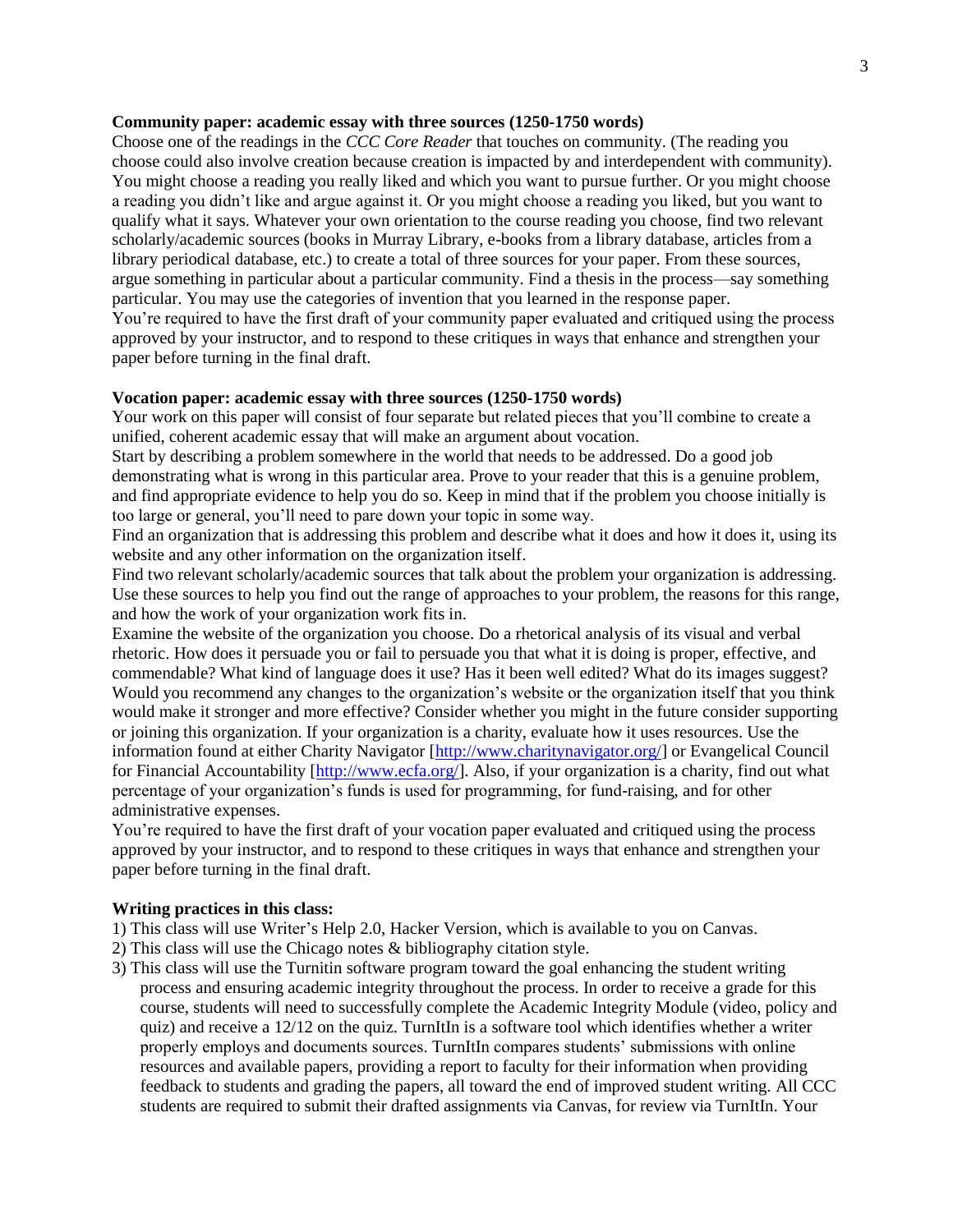instructor may also require hard copy submissions for grading. Your instructor will make the final determination of originality for each paper. Submitted papers will be retained in the TurnItIn database for comparison purposes.

**Class Participation:** CCC is a seminar course, and so faithful attendance and active participation in class discussion are essential aspects of the learning experience. You're expected to arrive on time and to be prepared to contribute to class discussions and activities by reading the assigned materials and considering the reading questions below. Being present but occupied by other things (including but not limited to studying for other classes, electronic communication, etc.) will be considered absent. All absences are considered unexcused unless you document a reason for your absence: illness, family emergency, intercollegiate athletics contest, academic or arts competition, or a class field trip. Many of our course readings this semester raise issues of personal, spiritual, and ethical significance. Because of this, they may well prompt some divergent responses among your CCC classmates, and even disagreement. This shouldn't surprise us and isn't a problem in and of itself--as long as the classroom maintains a culture of fairness, accuracy, and consideration for one another. In fact, one goal for CCC is to have discussions about issues of consequence that are *both* lively *and* civil. Admittedly, that delicate balance is sometimes difficult to maintain. But we want to work to avoid both purely subjective sharing of feelings about course texts, as well as nasty arguments more interested in winning than in seeking understanding. Our society certainly needs this balance. Hopefully, we can realize it in CCC.

#### **Reading Engagement:**

Because deep and close reading in this class is essential, you'll be held accountable to it through a mixture of both in-class writing and (out-of-class) homework writing for which you'll receive credit or lose credit accordingly. These writing exercises are vital because they'll help you prepare for pondering, for class conversations, and for writing future papers.

During in-class writing (or "journaling") sessions, you'll be asked to respond on the spot to a question related to the reading assigned for that day. You're expected to come to each class prepared for this. Sometimes your teacher will instead assign a theme, topic, or question for you to write on in preparation for class as homework writing. These responses should be roughly between 300-500 words, and follow the pattern of your personal analytical response.

In-class writing and homework writing are important in this course, and so comprise 30% of the course grade. These writing opportunities are a wonderful way for you to become comfortable and fluent as a writer, and to think through ideas as you read. Whether you do this in a notebook or on the computer will be at the discretion of your teacher; either way it will be collected.

#### **In-class final essay:**

At the last class meeting held during the week of final exams, you will write a final in-class essay, responding to a question provided beforehand about course materials that requires synthesis to come up with an answer.

#### **Standard of Evaluation**

| Your final course grade will be derived as follows:      |     |
|----------------------------------------------------------|-----|
| Personal analytical response paper                       | 10% |
| Community paper                                          | 25% |
| Vocation paper                                           | 25% |
| Class participation, incl. reading engagement & homework | 30% |
| In-class final essay                                     | 10% |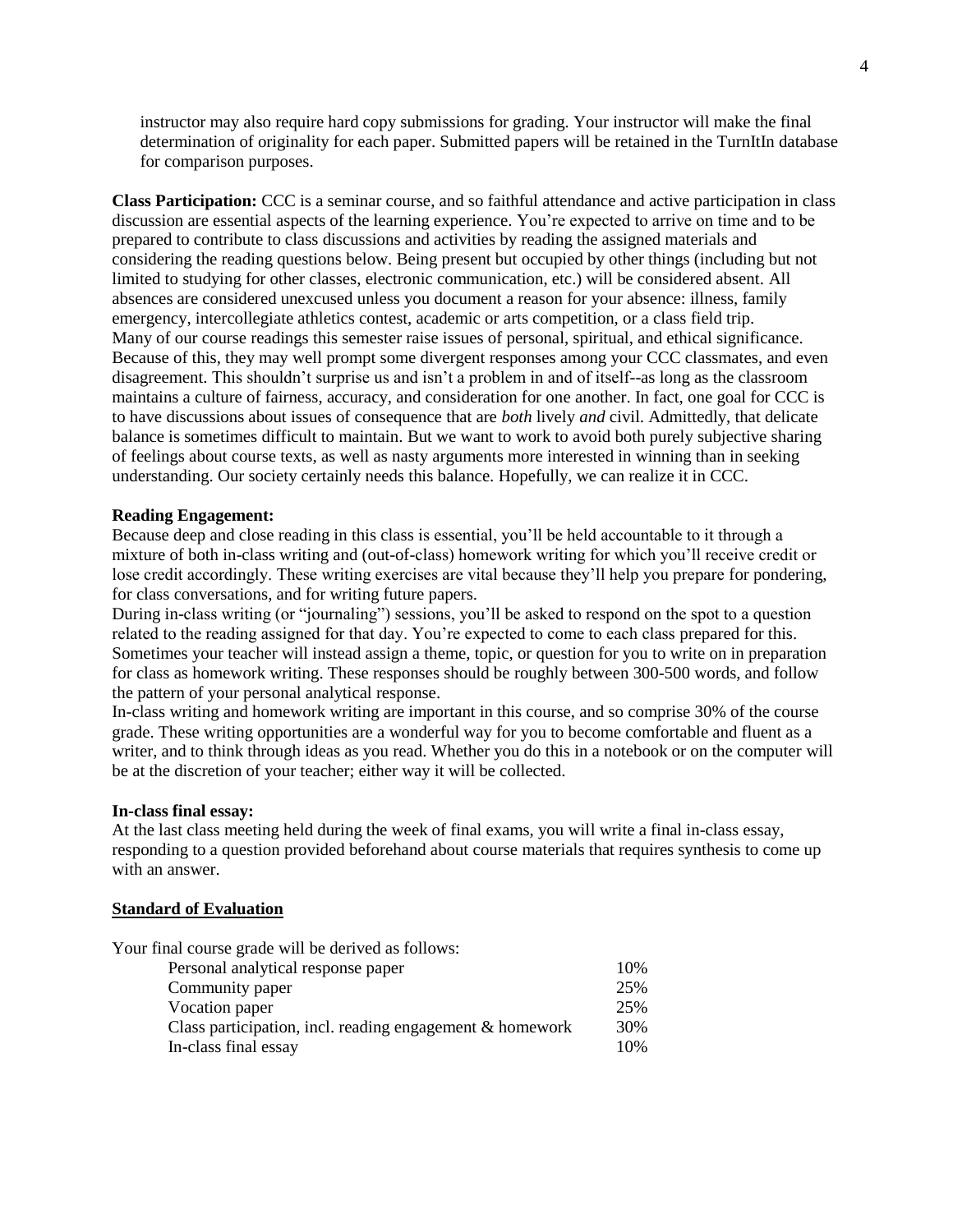#### **Grading Scale**

| 93-100    | A    | 77-79.9     | $C+$ |
|-----------|------|-------------|------|
| $90-92.9$ | A-   | 73-76.9     | C    |
| 87-89.9   | $B+$ | 70-72.9     | $C-$ |
| 83-86.9   | B    | 67-69.9     | $D+$ |
| 80-82.9   | B-   | $60 - 66.9$ | Ð    |
|           |      | Below 60    | F    |

#### **Additional Information on Grading**

Criteria: The purpose of all course assignments is to enhance your engagement with key ideas and to fulfill the learning objectives of this course. All assignments, including papers and projects, will be graded on quality of ideas, coherence, organization, and mechanics (grammar, spelling, citations, etc.). Formatting: All papers must be typewritten; papers should be double-spaced using a 12-point font with one-inch margins on every side.

Reference Guidelines: Your assignments should conform to the citation guidelines of the Chicago style. Late Assignments: If you cannot complete an assignment on time, please contact me in advance. If you do not complete an assignment on time and do not contact me, you will receive a zero for the assignment. Except in unique circumstances, all late assignments will receive an appropriate point deduction. Final Grade: Your final grade will be reduced if class participation and/or attendance do not meet expectations or will be enhanced if participation is exceptional.

#### **Course Competencies and Expectations**

**Inclusive Language:** Please use inclusive language when speaking about or addressing human beings in written and oral communication. The process of change is not easy, and we must exhibit a spirit of grace as we help one another move toward greater hospitality in language.

**Academic Integrity:** Academic integrity is a central value of Messiah College. Essentially, academic integrity reflects one's personal integrity as it relates to ideas and information. Giving the impression that you have written or thought something that you have actually borrowed from another violates the precepts of academic integrity and thus our expectations of students.

#### **Note on the Americans with Disabilities Act**

The CCC course in a distinct way reminds us that "every person is to be respected and valued, regardless of gender, race, nationality, status, or position, because each person is created in the image of God." This is the particular mission of the Office of Disability Services on campus. Any student whose disability falls within guidelines provided by the American with Disabilities Act should inform me at the beginning of the semester, noting any special accommodations/equipment necessary to complete the requirements for this course. Students with disabilities should register with the Office of Disability Services, which is located in Murray Library. If you have questions, please call extension 5358.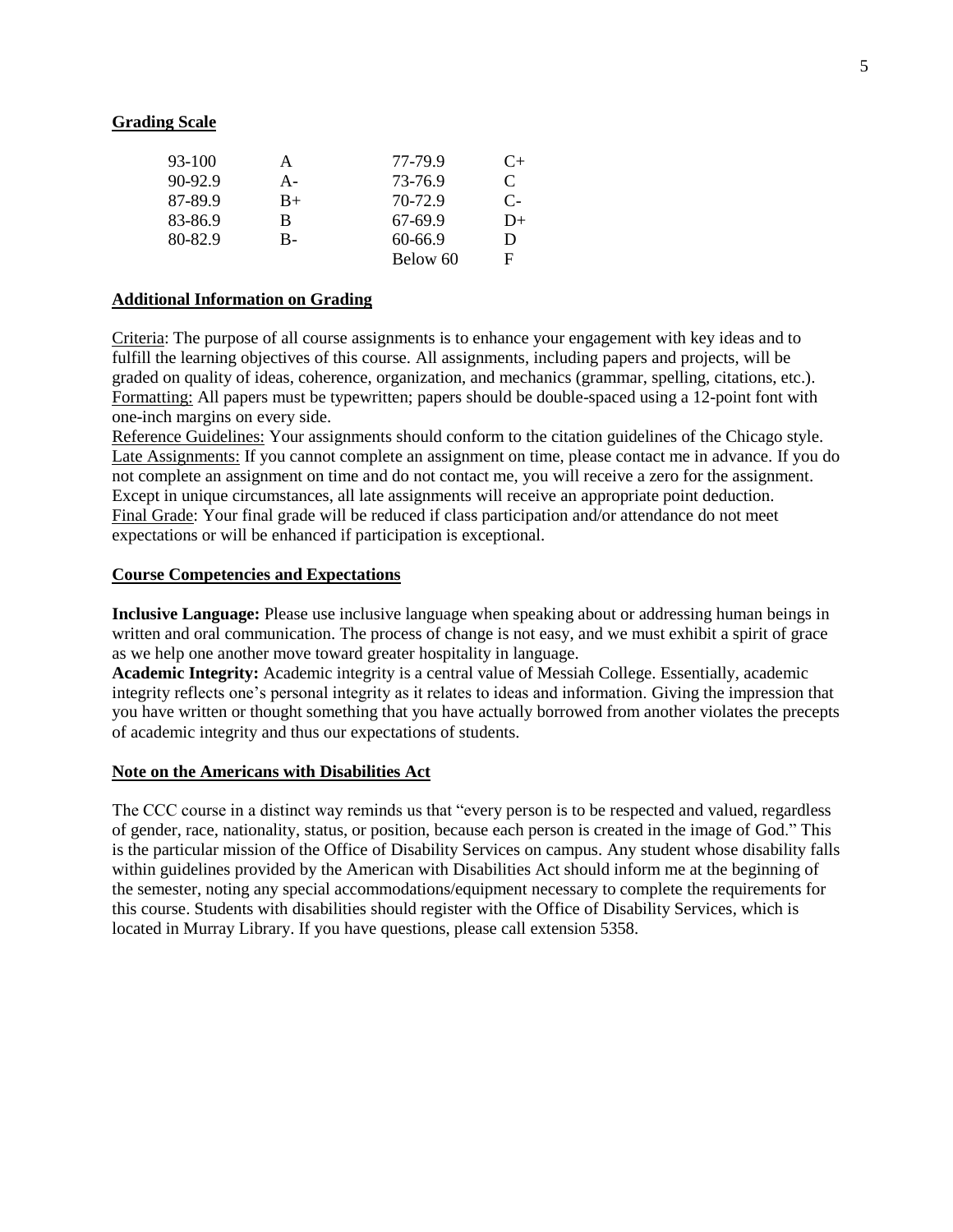### **Schedule**

Mon., Jan. 30 - Considering Messiah College and its CCC or "Core" Course

Wed., Feb. 1 - Considering Education

Read: Preface in *CCC Core Reader*, pp. 1-2 Stanley Hauerwas, "Go with God" in *CCC Core Reader*, pp. 3-16

*Wed., Feb. 1, 7:00 p.m. - Convocation by Dr. Randall Basinger: "Locating Messiah College," Parmer Hall. Write a 2-paragraph discussion post, the first paragraph summarizing Dr. Basinger's presentation and the second paragraph responding to it.*

Fri., Feb. 3 - Writing Lab

Mon., Feb. 6 - Considering Education Read: John Henry Newman, "What is a University?" in *CCC Core Reader,* pp. 17-28

Wed., Feb. 8 - Considering Education

Read: Ernest Boyer, "Retaining the Legacy of Messiah College" in *CCC Core Reader,* pp. 29-44 Mission and Identity Statement, Confession of Faith, Foundational Values, and Community Covenant in *CCC Core Reader*, pp. 325-332

Fri., Feb. 10 - Writing Lab

- Mon., Feb., 13 Theologies of Creation Read: Genesis 1-2 in *CCC Core Reader*, pp. 39-44
- Wed., Feb. 15 Theologies of Creation
	- Read: James Weldon Johnson, "The Creation" in *CCC Core Reader*, pp. 45-50 Bruce Birch, "In the Image of God" in *CCC Core Reader*, pp. 51-68
- Fri., Feb. 17 Writing Lab.

Bring a rough draft of your personal analytical response paper to class for peer review. **Final draft of personal analytical response paper DUE** by 10:00 p.m. by electronic submission.

*Feb. 17-24 - All first-year students enrolled in CCC are required to complete the Spring Transition Survey during the specified active period (approximately February 17th through the 24th). Any first-year student who does not complete the survey during the active period will receive a grade of incomplete in CCC. To receive a final grade for the class and therefore, to earn academic credit, the student will be required to submit an alternative, multiple-page written assignment.*

*Feb. 20-24 - Humanities Symposium on "Slavery and Justice from Antiquity to the Present"*

Mon., Feb. 20 - Human Creativity—Its Power and Potential Read: J.R.R. Tolkien, "Leaf by Niggle" in *CCC Core Reader,* pp. 69-93

Wed., Feb. 22 - Human Creativity—Its Power and Potential Read: Alice Walker, "In Search of Our Mothers' Gardens" in *CCC Core Reader*, pp. 94-107

Fri., Feb. 24 - Librarian visit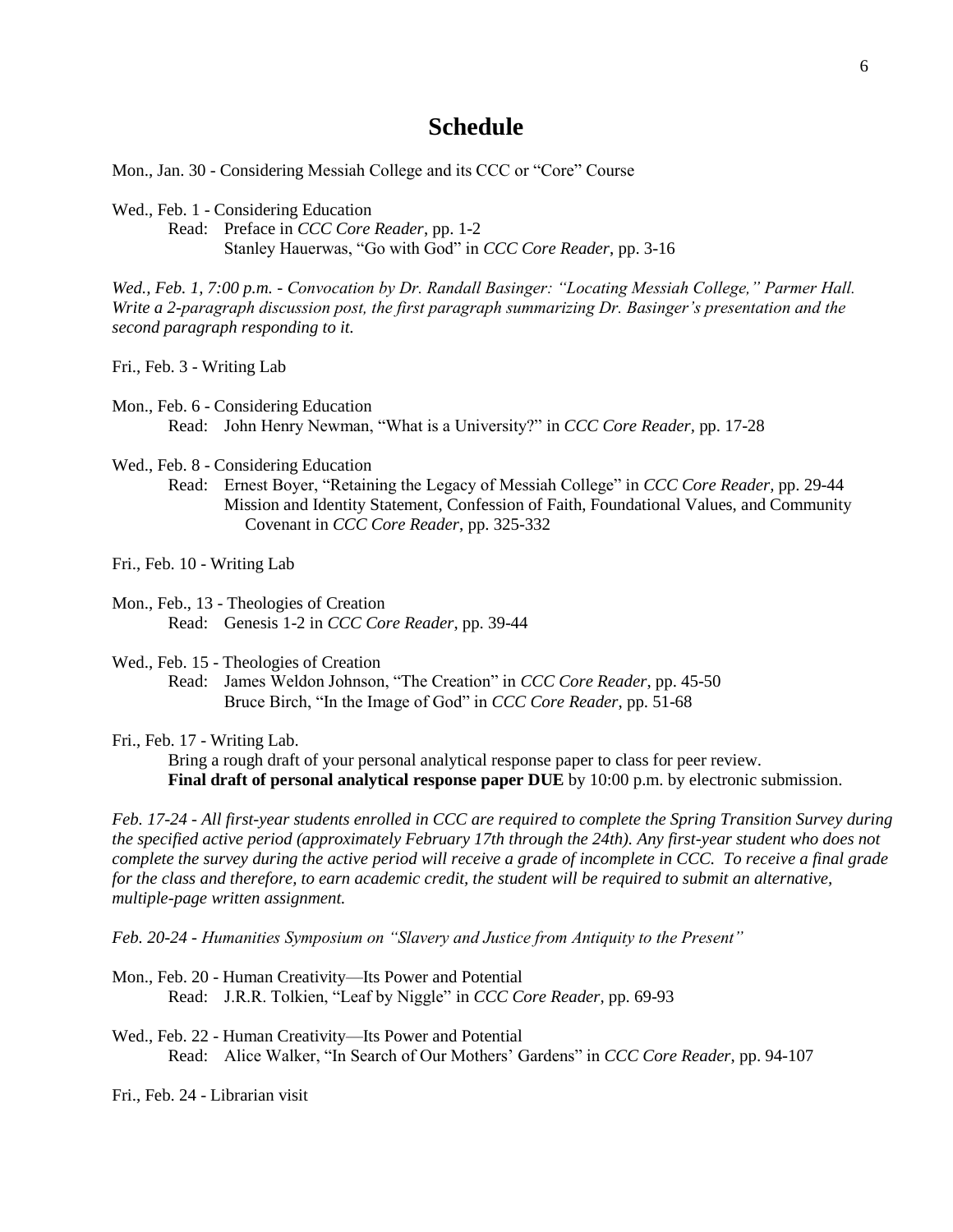Mon., Feb. 27 - Communities of Faith: The Church

- Read: Exodus 19-20 in *CCC Core Reader*, pp. 108-113
- Read: Matthew 5-7 in *CCC Core Reader*, pp. 114-123
- Read: Acts 1-4 in *CCC Core Reader*, pp. 124-135
- Read: Apostles' & Nicene Creeds in *CCC Core Reader*, pp. 136-139
- Wed., Mar. 1 Communities of Faith: The Church Read: Harold Bender, "Anabaptist Vision" in *CCC Core Reader*, pp. 140-153

Friday., Mar. 3 - Writing Lab

- Mon., Mar. 6 Community in the Nation and its Challenges Read: Clergymen of Alabama, "A Call for Unity" and Martin Luther King, "Letter from Birmingham Jail" in *CCC Core Reader*, pp. 154-177
- Wed., Mar. 8 Community in the Nation and its Challenges Read: Robert Putman, "Bowling Alone" in *CCC Core Reader*, pp. 178-197

Fri., Mar. 10 - Writing Lab. **Topic, working thesis, and preliminary bibliography for community essay DUE.**

*Mar. 11-19 - Spring Recess* 

Mon., Mar. 20 - Communing with Friends Read: Augustine, Confessions [excerpt] in *CCC Core Reader*, pp. 198-212 Robert Frost, "Mending Wall" in *CCC Core Reader*, pp. 213-215

Wed., Mar. 22 - Communing with Friends **Marginal annotations and annotated bibliography for community essay DUE.**

*Fri., Mar. 24 - Reading Recess*

Mon., Mar. 27 - Writing Lab. **First draft of community essay DUE**

Wed., Mar. 29 - Writing Lab.

Fri., Mar. 31 - Writing Lab. **Final draft of community essay DUE**

Mon., Apr. 3 - Vocation and the Discernment Process

Read: Luke 10: 25-37 in *CCC Core Reader*, pp. *216-218* Jerry Sittser, "Distinguishing Between Calling and Career" and "Discovering What We're Supposed to Do" in *CCC Core Reader*, pp. 273-304

Wed., Apr. 5 - Career Center visit

Fri., Apr. 7 - Writing Lab

Mon., Apr. 10 - Leadership and Work

Read: Plato, Allegory of the Cave in *CCC Core Reader*, pp. 238-248 Dorothy Sayers, "Why Work?" in *CCC Core Reader*, pp. 305-324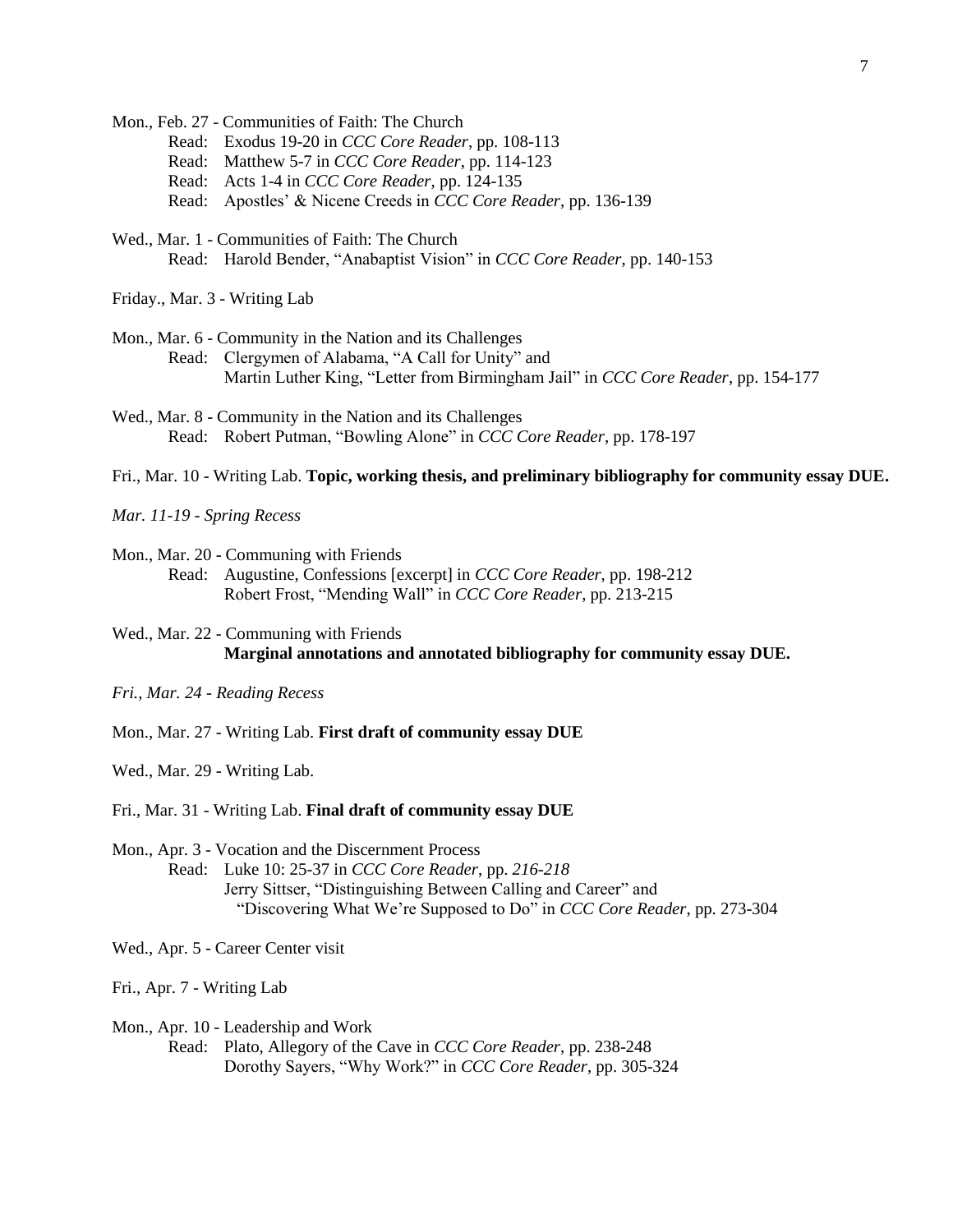#### Wed., Apr. 12 - Librarian visit **Topic, working thesis, and preliminary bibliography for vocation paper DUE.**

*Apr. 14-17 - Easter recess; no class meetings*

Wed.. Apr. 19 - Service

Read: Albert Schweitzer, "I Resolve to Become a Jungle Doctor" in *CCC Core Reader*, pp. 249-262 Henri Nouwen, "Adam's Peace" in *CCC Core Reader*, pp. 263-272

*Thurs., Apr. 20 - "Special Olympics Buddy Service Project" on Service Day. All CCC students participate.*

Fri., Apr. 21 - Writing Lab

**Marginal annotations and annotated bibliography for vocation paper DUE.**

Mon., Apr. 24 - Reconciliation

Read: 2 Corinthians 5:17-21 in *CCC Core Reader*, pp. 219-221 Desmond Tutu, "God Believes in Us" in *CCC Core Reader*, pp. 222-237

Wed., Apr. 26 - Writing Lab **First draft of vocation paper DUE.**

Fri., Apr. 28 - Writing Lab

Mon., May 1 - Wrap-up **Final draft of vocation paper DUE**

**Fri., May 5, 1:30 p.m., In-class final essay**